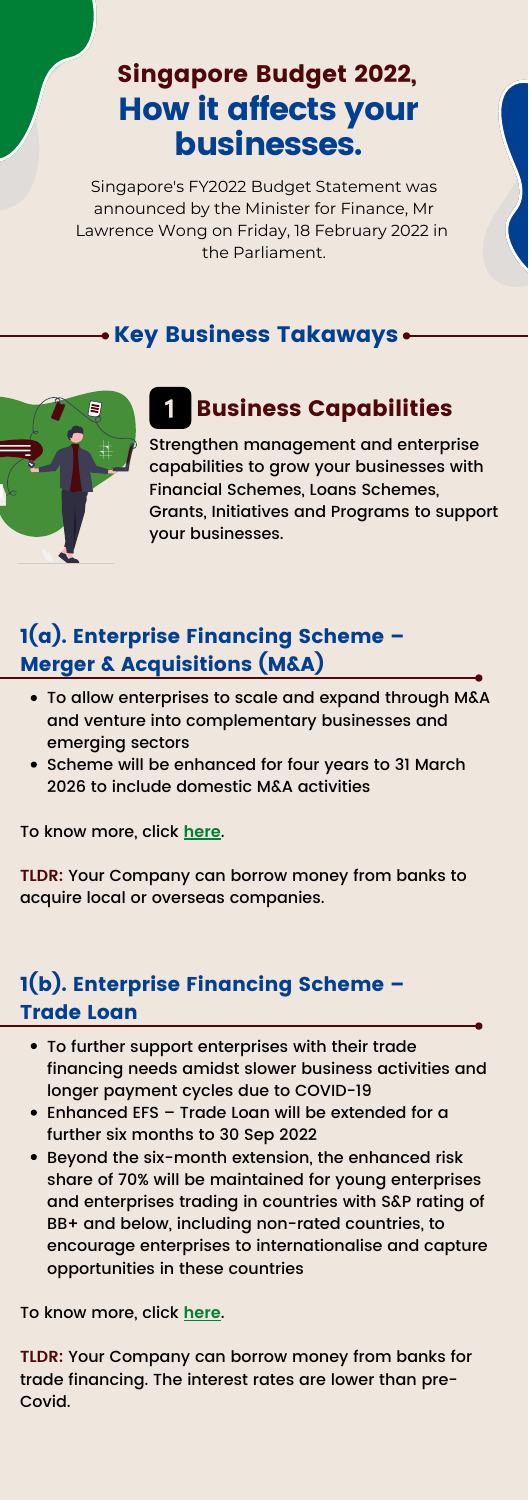- In view of the continued impact of COVID-19 and recent increase in business costs, the programme will be extended for another six months to 30 Sep 2022, with revised parameters
- Under this extension, the Government' s risk share on the loan remains at 70% while the maximum loan

To know more, visit the **IRAS [website](https://go.gov.sg/sbrg)**.

**TLDR:** If you're a company in certain sectors like F&B, you can receive \$1K per local employee hired, subjected to a cap of \$10K.

## 1(c). Small Business Recovery Grant

- To provide one-off cash support to small businesses in sectors most affected by COVID-19 Safe Management Measures:
- Firm such as F&B companies must be in one of the 1. sectors listed in the table in this [document](https://go.gov.sg/sbrgrant)
- Eligible firms will receive S\$1,000 for each local employee (Singapore Citizen or Permanent Resident) with mandatory CPF contributions in the period of 1 Nov 2021 – 31 Dec 2021, subject to a cap of S\$10,000 per firm
- IRAS will notify eligible firms starting from Jun 2022

quantum is lowered to S\$1 million

To know more, click **[here](https://www.enterprisesg.gov.sg/esghome/financial-assistance/loans-and-insurance/loans-and-insurance/temporary-bridging-loan-programme/overview)**.

**TLDR:** Your Company can borrow money from banks. The interest rates are lower than pre-Covid.





### 1(d). Temporary Bridging Loan Programme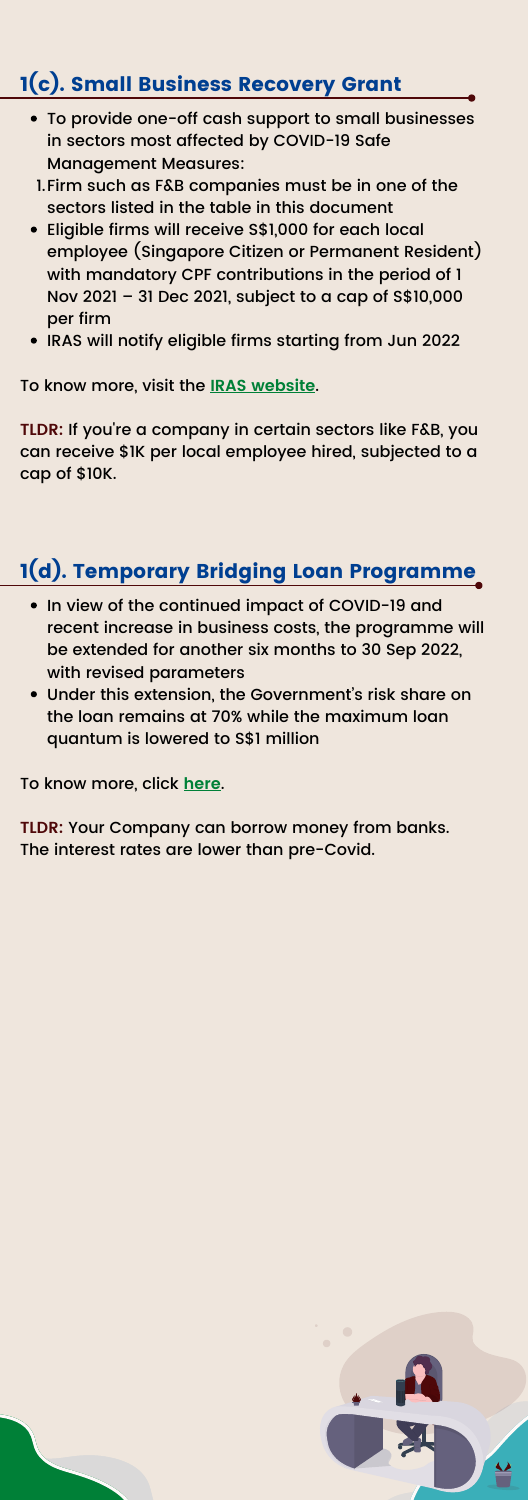#### • Key Business Takaways •



# 2 Human Capital

Invest in talent to drive your business forward with Skills Future Enterprise Credit (SFEC).

- To encourage employers to undertake enterprise and workforce transformation initiatives in tandem
- Coverage of SFEC will be expanded through an adjustment to the eligibility criteria for the qualifying period of 1 Jan 2021 to 31 Dec 2021
- Minimum Skills Development Levy (SDL) contribution 1. requirement will be removed for the qualifying period of 1 Jan 2021 – 31 Dec 2021; employers with inactive ACRA status during the qualification process and/or employers who have defaulted on their SDL payment during the qualifying period will be excluded
- 2.Requirement of employing at least three local (Singapore Citizens or Permanent Residents) employees every month over the qualifying period remains
- 3.Employers must not have previously qualified for SFEC, in any of the earlier periods
- Newly qualified employers will be notified in Apr 2022
- Deadline to claim credit for employers, (including those that previously qualified) will be extended by one year to 30 Jun 2024

To know more, click **[here](https://www.enterprisesg.gov.sg/esghome/financial-assistance/grants/for-local-companies/skillsfuture-enterprise-credit)**.

**TLDR:** More companies are now eligible for the \$10K SFEC subsidy.





## 2(a). Skills Future Enterprise Credit (SFEC)